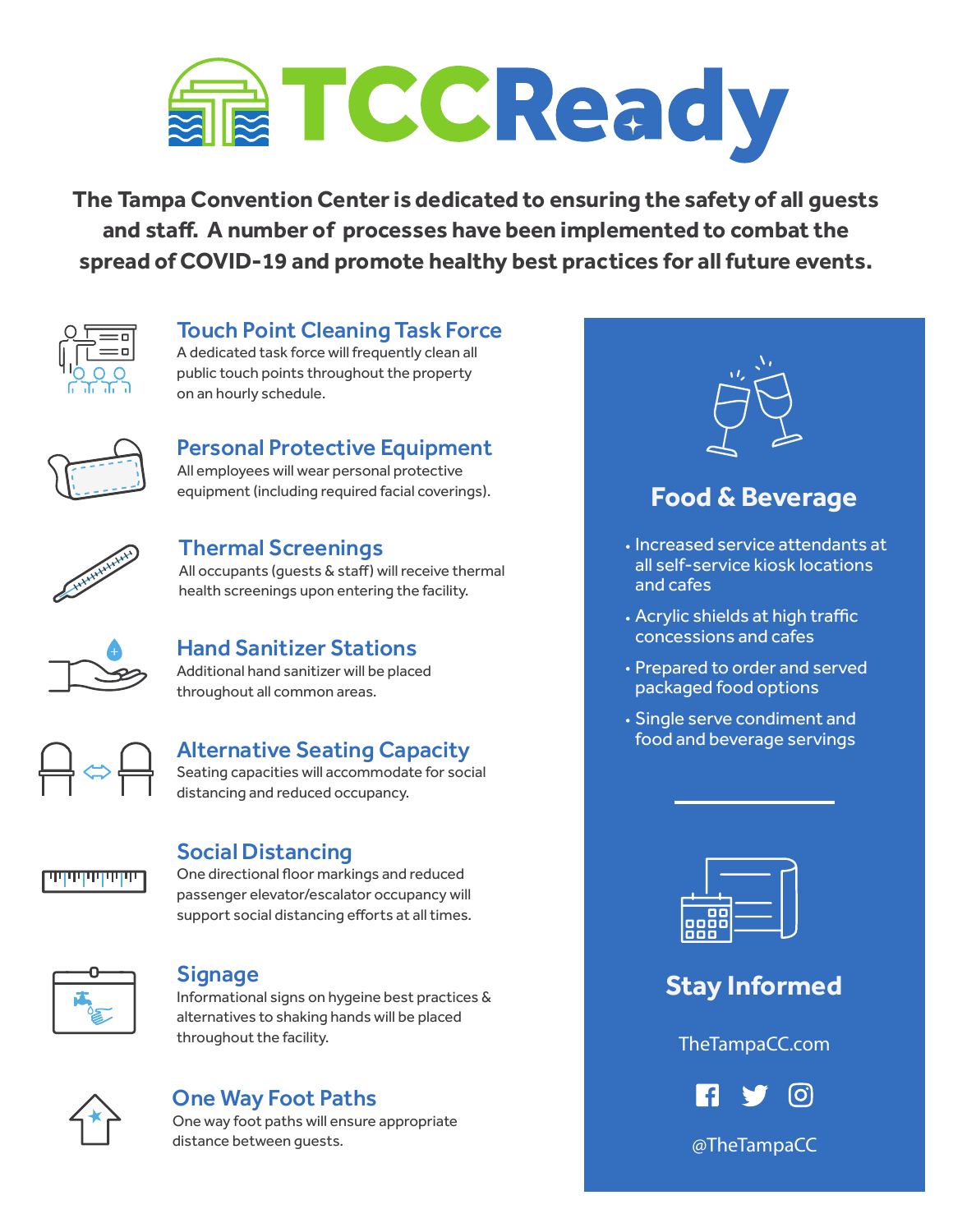

# **TCC is Committed to Ensuring the following:**

## **Building Cleanliness**

- **5 Touch-Free double-door Entry/Exits at main entry points of building.**
- **Touch-free entry/exit at restrooms on levels 1 & 3.**
- **Dedicated Touch-Point Cleaning Task Force for all public touch points.**
- **Electrostatic cleaning in all meeting rooms and ballrooms.**
- **Restroom soap and towel dispensers frequently refilled.**
- **Hand sanitizer (alcohol-based) stations throughout the venue.**
- **Continual supply of fresh air into building for high rate of ventilation.**

## **Attendees & Guest Experiences**

- **Signage promoting frequent handwashing.**
- **Signage stating limit of 2 persons per passenger elevator ride.**
- **Signage showing 6' distancing in corridors and on escalators steps.**
- **Service Attendants at all kiosk locations to assist guests.**
- **Face coverings required if 6' social distancing not possible.**

## **Enhanced Employee Initiatives & Hygiene Training**

- **Daily health screening required for all employees to obtain entry.**
- **2 Touch-Free secured entry points to kitchen service corridors.**
- **Hygiene signage posted in all employee only areas.**

### **Food & Beverage Enhancements**

- **Face coverings required for food and beverage servers.**
- **Grab n' Go fresh sealed package food options and bottle soda.**
- **Prewrapped cutlery, straws and stirrers.**
- **Sanitization of small wares frequently, as well as high touch points.**
- **6' spacing signage at concessions and seating placed 6' apart.**
- **Cashless transactions at all concessions.**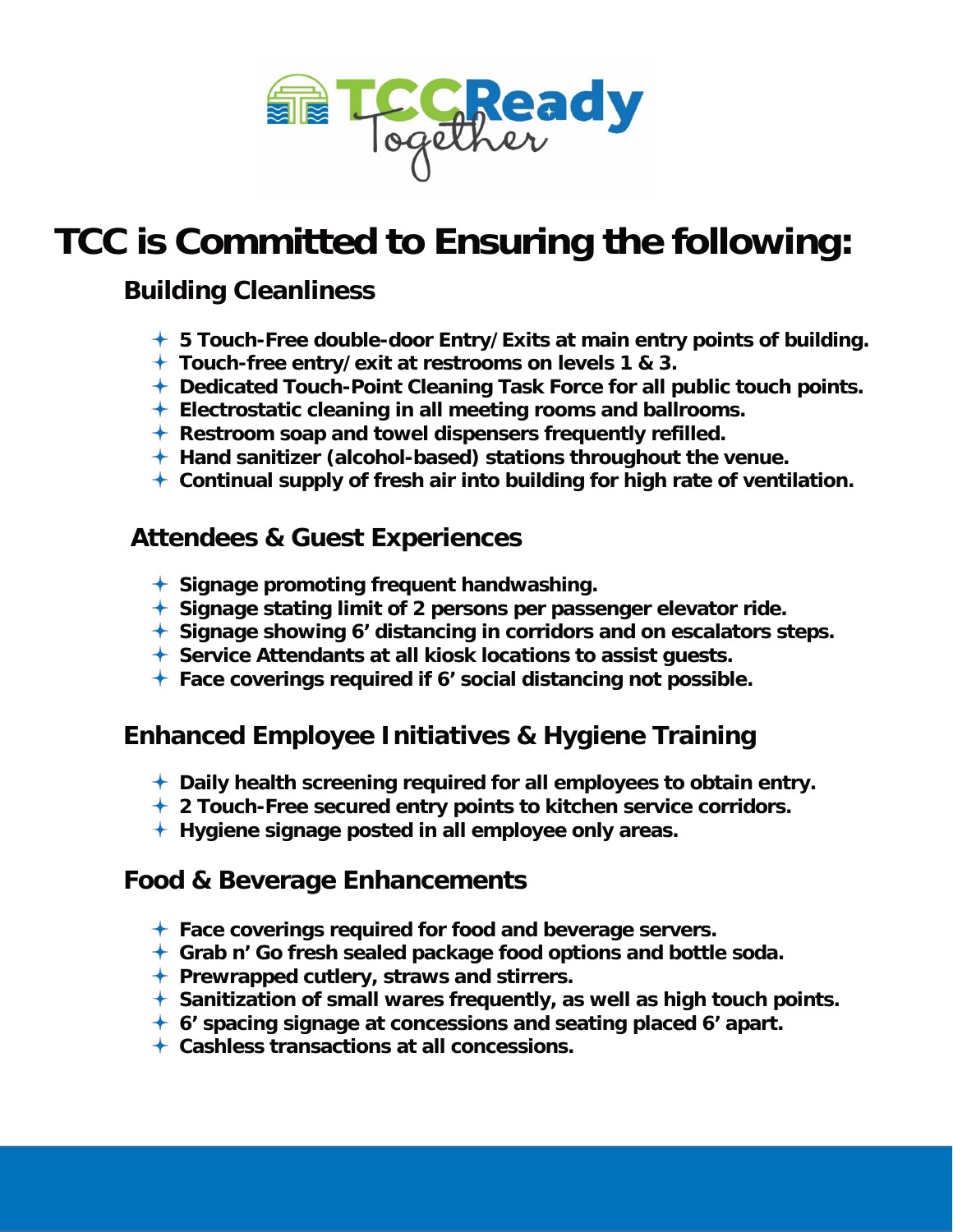

## **Tampa Convention Center is currently using a 50% occupancy rate with physical distancing of 6' in all pre-function areas.**

The following guidelines should be adhered to by clients when determining room set up:

- Banquet tables shall not be set for more than 10 "known" persons and for 5 "unknown" persons and must have a 6' distance chair back to chair back.
- $\pm$  Conference, U Shape and Classroom sets shall maintain a 6' distancing and can include perimeter chairs but no standing room only.
- $+$  Theater sets may include a combination of both 6' and 3' distancing. Seating that utilizes the 3' distancing shall be every 3rd chair or sufficiently spaced between chairs to achieve. Chairs grouped larger than 200 chairs and are marked as 3' distancing shall be ganged and identified as accessible by the client. Theater sets in Ballrooms and Meeting Rooms shall not exceed 50% capacity. No standing room only. Clients are responsible for providing the signage to identify accessible chairs.
- $\pm$  All halls must have proper markings of 6' distancing and one-way aisles if utilizing 10'. Clients may elect a 20' aisle to avoid the one-way requirement. Clients shall refer to the GBP regarding proper adhesive tapes to be used when affixing any graphics; normal approval steps to be followed by the CSM.
	- $\pm$  The East Hall shall not exceed a total occupancy for of 2,125 (includes exhibitors and attendees)
	- $+$  The West Hall shall not exceed a total occupancy of 1,375 (includes exhibitors and attendees)
	- $+$  The Central Hall shall not exceed a total occupancy of 750 (includes exhibitors and attendees)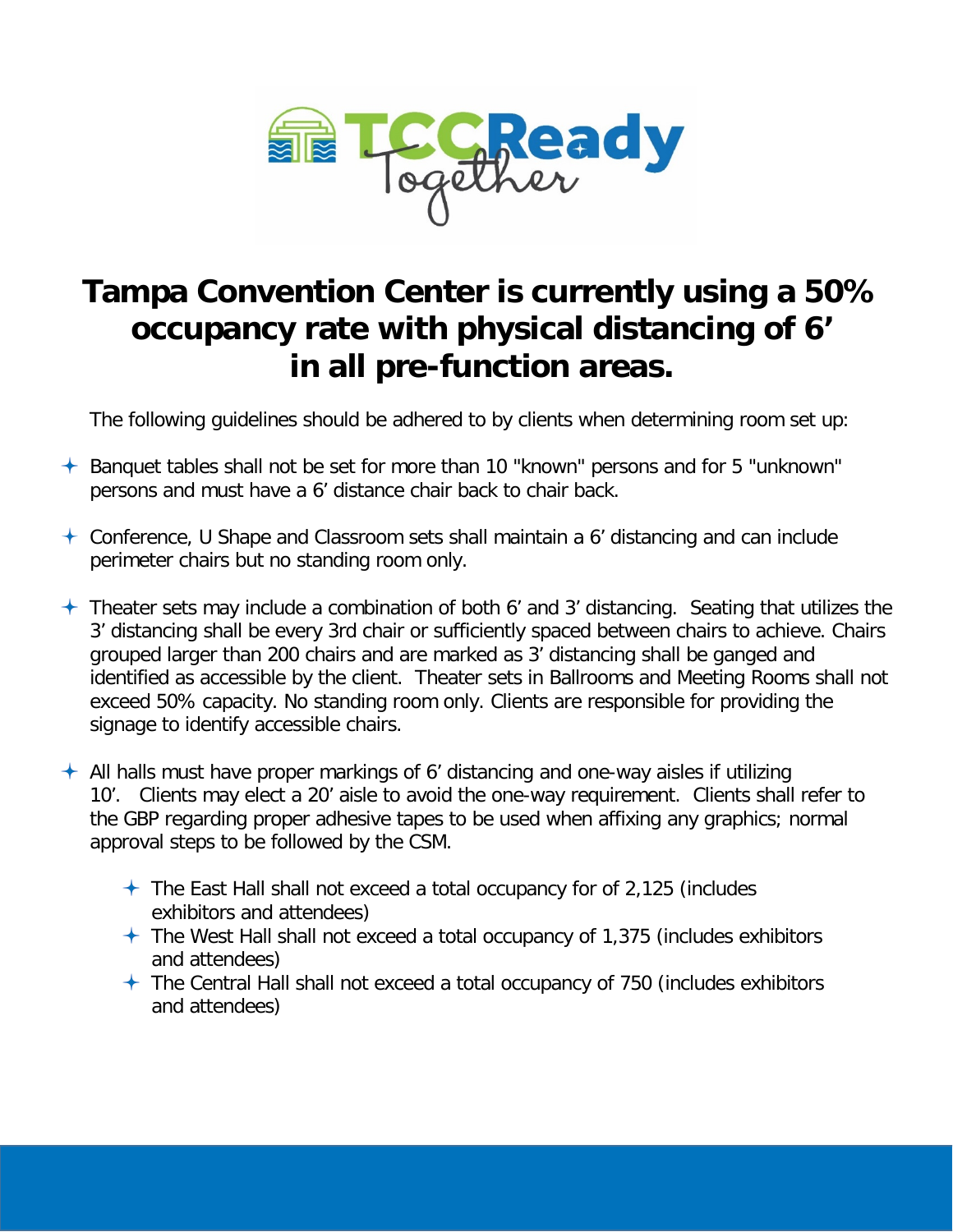

## **Show Manager Requirements include the following:**

- **Comply with building occupancy as determined by the Tampa Fire Marshal or City Code Enforcement based on the current governmental occupancy at time of event.**
- **Strictly manage all pre-sale and on-site ticket sales according to the COVID-19 modified maximum occupancy levels for the rental spaces. Do not oversell tickets.**
- **TCC will monitor the occupancy load and reserves the right to limit or reduce occupancy should overcrowding occur or should an unsafe condition arise.**
- **Thermal Screenings are mandatory for all occupants prior to entering. Facial coverings are recommended for all thermal screenings. It is show management's responsibility to advise attendees of this requirement.**
- **One way ingress/egress paths for all rental spaces where available.**
- **One way travel paths must be implemented in all aisles in exhibit halls.**
- **Physical Distancing of 6' shall apply throughout the venue.**
- **All needed signage/floor markings within rental space are the responsibility of show management.**
- **TCC recommends hand sanitization stations be placed in rental spaces.**
- **TCC requires facial coverings for guests within 6' distancing.**
- **TPD officers will be required as determined by Tampa Police Dept.**
- **All usual life safety parameters shall apply including Fire Watch.**
- **Design strategic schedules for Food & Beverage and Refresh Services.**